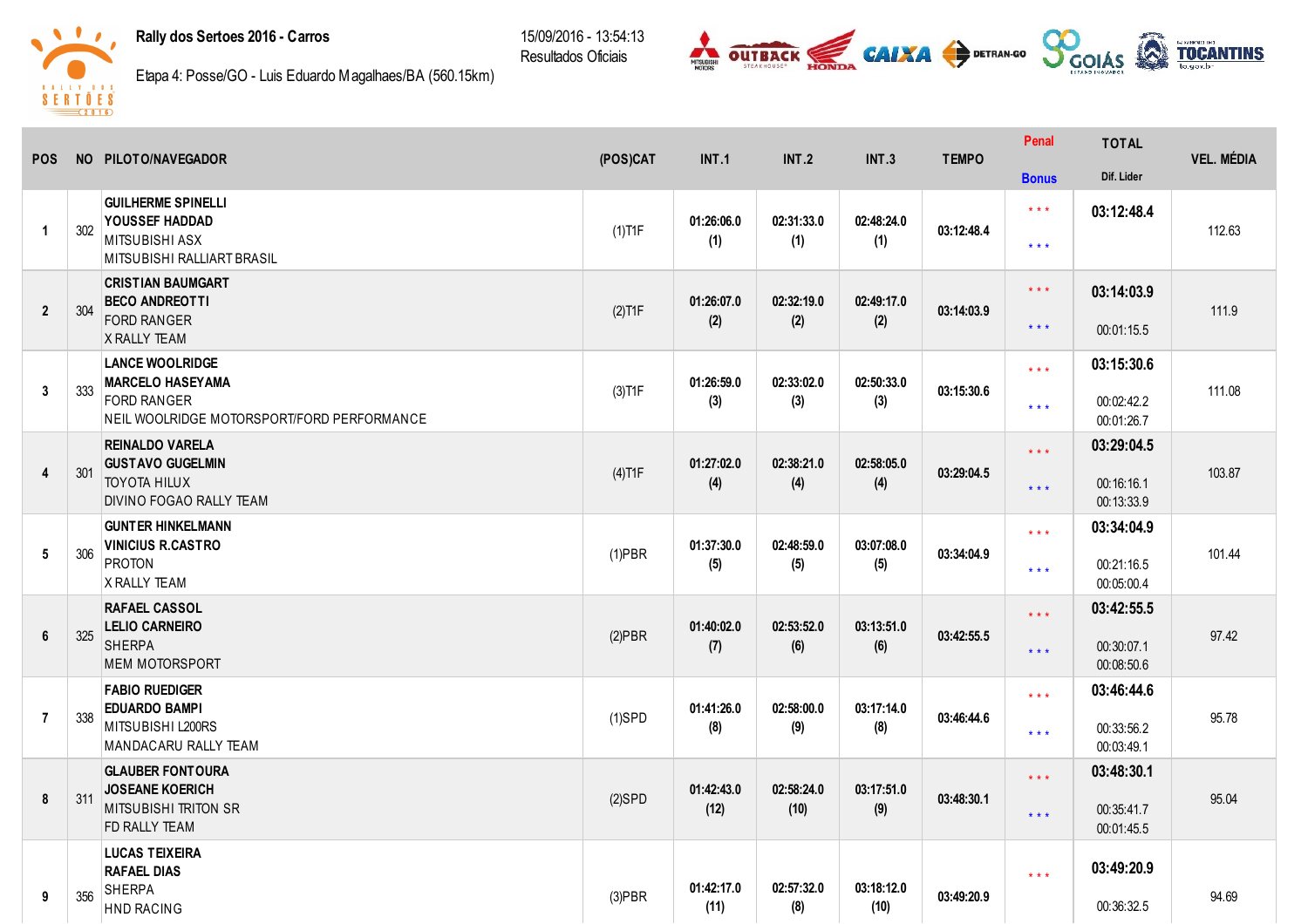|    |     |                                                                                                     |           |                    |                    |                    |            | $* * *$                                            | 00:00:50.8                             |       |
|----|-----|-----------------------------------------------------------------------------------------------------|-----------|--------------------|--------------------|--------------------|------------|----------------------------------------------------|----------------------------------------|-------|
| 10 | 331 | <b>CRISTIAN DOMECG</b><br><b>WEIDNER MOREIRA</b><br><b>MITSUBISHI TRITON</b><br>TOP RALLY TEAM      | $(3)$ SPD | 01:42:13.0<br>(10) | 03:02:35.0<br>(12) | 03:22:21.0<br>(12) | 03:53:42.4 | $\star$ $\star$ $\star$<br>$\star \star \star$     | 03:53:42.4<br>00:40:54.0<br>00:04:21.5 | 92.92 |
| 11 | 334 | <b>FABRICIO BIANCHINI</b><br><b>JOSE CAIO R. DOS SANTOS</b><br>T-REX<br><b>MEM MOTORSPORT</b>       | $(1)$ PT1 | 01:46:42.0<br>(15) | 03:03:07.0<br>(13) | 03:23:22.0<br>(13) | 03:53:51.6 | $\star$ $\star$ $\star$<br>$\star$ $\star$ $\star$ | 03:53:51.6<br>00:41:03.2<br>00:00:09.2 | 92.86 |
| 12 | 335 | <b>CLEBER R.ROSA</b><br>JOAO V.RIBEIRO<br><b>TRITON X16</b><br>X RALLY TEAM                         | $(4)$ PBR | 01:39:20.0<br>(6)  | 02:56:15.0<br>(7)  | 03:15:19.0<br>(7)  | 03:44:16.0 | 00:10:00<br>$\star \star \star$                    | 03:54:16.0<br>00:41:27.6<br>00:00:24.4 | 92.7  |
| 13 | 326 | <b>PEDRO PRADO</b><br><b>JOAQUIM BICUDO</b><br>MITSUBISHI X 10<br>X RALLY TEAM                      | $(2)$ PT1 | 01:41:37.0<br>(9)  | 03:01:07.0<br>(11) | 03:21:30.0<br>(11) | 03:55:46.6 | $\star$ $\star$ $\star$<br>$\star$ $\star$ $\star$ | 03:55:46.6<br>00:42:58.2<br>00:01:30.6 | 92.11 |
| 14 | 344 | <b>SVEN FISCHER</b><br><b>JOAO LUIS STAL</b><br>MITSUBISHI PAJERO<br><b>CHICO RACING</b>            | (1)PD2    | 01:46:04.0<br>(13) | 03:04:11.0<br>(14) | 03:24:14.0<br>(14) | 03:55:49.4 | $\star$ $\star$ $\star$<br>$\star \star \star$     | 03:55:49.4<br>00:43:01.0<br>00:00:02.8 | 92.09 |
| 15 | 339 | <b>NADIMIR DE OLIVEIRA</b><br><b>RICARDO A.DA SILVA</b><br>MITSUBISHI TR4ER<br><b>MAINHA RACING</b> | (2)PD2    | 01:46:27.0<br>(14) | 03:08:52.0<br>(16) | 03:29:12.0<br>(16) | 04:03:35.4 | $\star$ $\star$ $\star$<br>$\star$ $\star$ $\star$ | 04:03:35.4<br>00:50:47.0<br>00:07:46.0 | 89.15 |
| 16 | 332 | <b>JOSE NOGUEIRA</b><br><b>ALYSON ANTUNES</b><br>SHERPA<br>MANDACARU RALLY TEAM                     | $(5)$ PBR | 01:55:10.0<br>(20) | 03:14:47.0<br>(18) | 03:34:24.0<br>(18) | 04:04:44.3 | $\star$ $\star$ $\star$<br>$\star \star \star$     | 04:04:44.3<br>00:51:55.9<br>00:01:08.9 | 88.73 |
| 17 | 340 | <b>FLAVIO LUNARDI</b><br><b>FRED B.DA SILVA</b><br>CHEVROLETS10LS<br><b>BULLDOG RACING</b>          | (3)PD2    | 01:49:39.0<br>(17) | 03:12:33.0<br>(17) | 03:34:08.0<br>(17) | 04:07:00.3 | $\star$ $\star$ $\star$<br>* * *                   | 04:07:00.3<br>00:54:11.9<br>00:02:16.0 | 87.92 |
| 18 | 307 | <b>PAULO PICHINI</b><br><b>PAULO BOMBA</b><br><b>EVOQUE EVOQUE</b><br><b>GO2NEXT RALLY TEAM</b>     | $(3)$ PT1 | 01:48:46.0<br>(16) | 03:08:24.0<br>(15) | 03:28:57.0<br>(15) | 04:07:57.7 | 00:01:00<br>$\star$ $\star$ $\star$                | 04:08:57.7<br>00:56:09.3<br>00:01:57.4 | 87.23 |
| 19 | 315 | <b>VALDIR DE LACERDA</b><br><b>ISAC PINTO</b><br>MITSUBISHI TRITON SR<br><b>RALLY SC</b>            | $(4)$ SPD | 01:51:44.0<br>(18) | 03:15:25.0<br>(19) | 03:36:25.0<br>(19) | 04:09:53.4 | $\star$ $\star$ $\star$<br>$\star$ $\star$ $\star$ | 04:09:53.4<br>00:57:05.0<br>00:00:55.7 | 86.9  |
|    |     |                                                                                                     |           |                    |                    |                    |            |                                                    |                                        |       |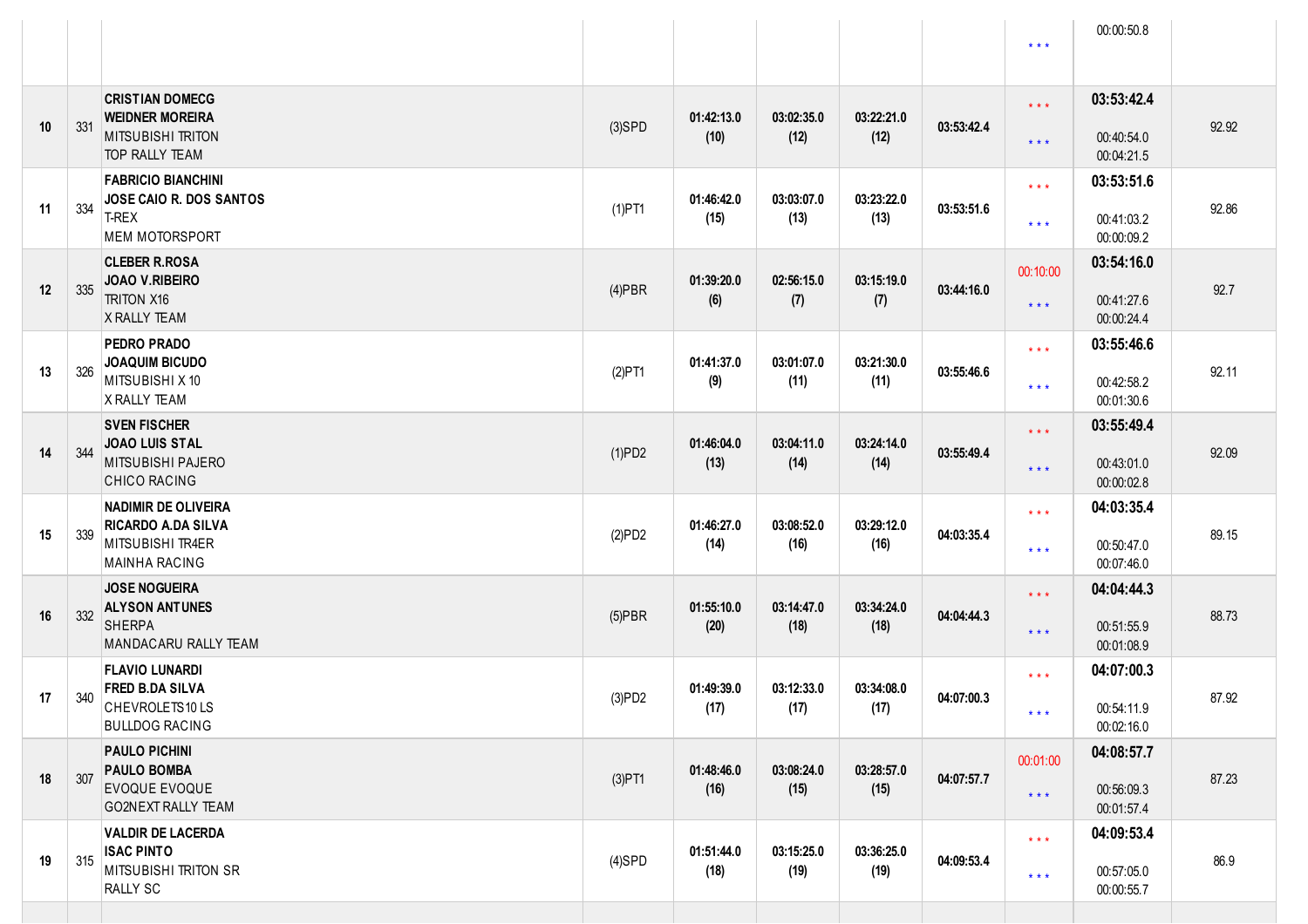| 20 | 336 | <b>BARTOLOMEU CARVALHO</b><br><b>JOSELITO DE MELO</b><br><b>MITSUBISHI TRITON SR</b><br><b>TUPAN RALLY TEAM</b> | $(5)$ SPD | 01:53:25.0<br>(19)      | 03:16:02.0<br>(20)      | 03:39:52.0<br>(20) | 04:13:53.0 | $***$<br>$* * *$                                   | 04:13:53.0<br>01:01:04.6<br>00:03:59.6 | 85.54 |
|----|-----|-----------------------------------------------------------------------------------------------------------------|-----------|-------------------------|-------------------------|--------------------|------------|----------------------------------------------------|----------------------------------------|-------|
| 21 | 341 | <b>VILSON THOMAS</b><br>RAFAEL M. DA LUZ<br>MITSUBISHI TR4 ER<br><b>MAINHA RACING</b>                           | (4)PD2    | 01:56:45.0<br>(22)      | 03:21:57.0<br>(21)      | 03:43:31.0<br>(21) | 04:18:47.2 | $\star$ $\star$ $\star$<br>$\star$ $\star$ $\star$ | 04:18:47.2<br>01:05:58.8<br>00:04:54.2 | 83.92 |
| 22 | 330 | <b>CELSO MACEDO</b><br><b>BELEN MACEDO</b><br><b>MISTUBISHI TR4ER</b><br><b>MACEDOS RALLY TEAM</b>              | (5)PD2    | 01:56:36.0<br>(21)      | 03:23:24.0<br>(22)      | 03:44:36.0<br>(22) | 04:22:21.3 | $\star\star\star$<br>$***$                         | 04:22:21.3<br>01:09:32.9<br>00:03:34.1 | 82.77 |
| 23 | 342 | <b>FREDERICO DA SILVA</b><br><b>JOSE TOMICH JR</b><br><b>MITSUBISHI TR4 ER</b><br><b>MOL RACING</b>             | (6)PD2    | 02:02:57.0<br>(24)      | 03:30:33.0<br>(24)      | 03:52:53.0<br>(24) | 04:30:12.3 | $\star\star\star$<br>$***$                         | 04:30:12.3<br>01:17:23.9<br>00:07:51.0 | 80.37 |
| 24 | 345 | <b>FABIO FREIRE</b><br>JOAO AFRO LEAL<br>MITSUBISHI TR4<br><b>CADASSO RACING</b>                                | (7)PD2    | 01:59:38.0<br>(23)      | 03:29:46.0<br>(23)      | 03:51:31.0<br>(23) | 04:29:59.9 | 00:00:51<br>$***$                                  | 04:30:50.9<br>01:18:02.5<br>00:00:38.6 | 80.18 |
| 25 | 318 | <b>DALTRO MARONEZI</b><br><b>GUILHERME REZENDE</b><br>MITSUBISHI TR4<br><b>RALLY SC</b>                         | (8)PD2    | 02:03:40.0<br>(25)      | 03:35:46.0<br>(25)      | 03:59:51.0<br>(25) | 04:44:46.8 | $\star$ $\star$ $\star$<br>$***$                   | 04:44:46.8<br>01:31:58.4<br>00:13:55.9 | 76.26 |
| 26 | 355 | <b>ANTONIO TEIXEIRA</b><br><b>EMERSON ET ECHEBERE</b><br>MITSUBISHI L200RS<br><b>HND RACING</b>                 | $(6)$ SPD | 02:11:50.0<br>(26)      | 03:46:45.0<br>(26)      | 04:21:12.0<br>(26) | 05:01:00.1 | 00:05:00<br>$\star$ $\star$ $\star$                | 05:06:00.1<br>01:53:11.7<br>00:21:13.3 | 70.97 |
| 27 | 319 | <b>JORGE WAGENFUHR JR</b><br><b>JOEL KRAVTCHENKO</b><br>MITSUBISHI L200 EVO<br>LIFE SIL RALLY                   | $(4)$ PT1 | 02:31:11.0<br>(27)      | 04:10:00.0<br>(27)      | 04:34:42.0<br>(27) | 05:12:20.1 | 00:46:27<br>$***$                                  | 05:58:47.1<br>02:45:58.7<br>00:52:47.0 | 60.53 |
| 28 | 303 | <b>MARCOS BAUMGART</b><br><b>KLEBER CINCEA</b><br><b>FORD RANGER</b><br>X RALLY TEAM                            | $(5)$ T1F | $***$                   | $***$                   |                    | 06:00:00.0 | 01:00:00<br>$* * *$                                | 07:00:00.0<br>03:47:11.6<br>01:01:12.9 | 51.71 |
| 29 | 343 | <b>CRISTIANO ROCHA</b><br><b>ANDERSON GERALDI</b><br>MITISUBISHI L200 RS<br>MANDACARU RALLY TEAM                | $(7)$ SPD | $***$                   | $***$                   | $***$              | 06:00:00.0 | 01:00:00<br>$\star\star\star$                      | 07:00:00.0<br>03:47:11.6<br>00:00:00.0 | 51.71 |
| 30 | 310 | <b>LUIZ FACCO</b><br><b>HUMBERTO PIAUI</b><br><b>MITSUBISHI TRITON SR</b><br><b>ACELERA SIRIEMA</b>             | $(6)$ PBR | $\star$ $\star$ $\star$ | $\star$ $\star$ $\star$ | $***$              | 06:00:00.0 | 01:00:00<br>$\star$ $\star$ $\star$                | 07:00:00.0<br>03:47:11.6<br>00:00:00.0 | 51.71 |